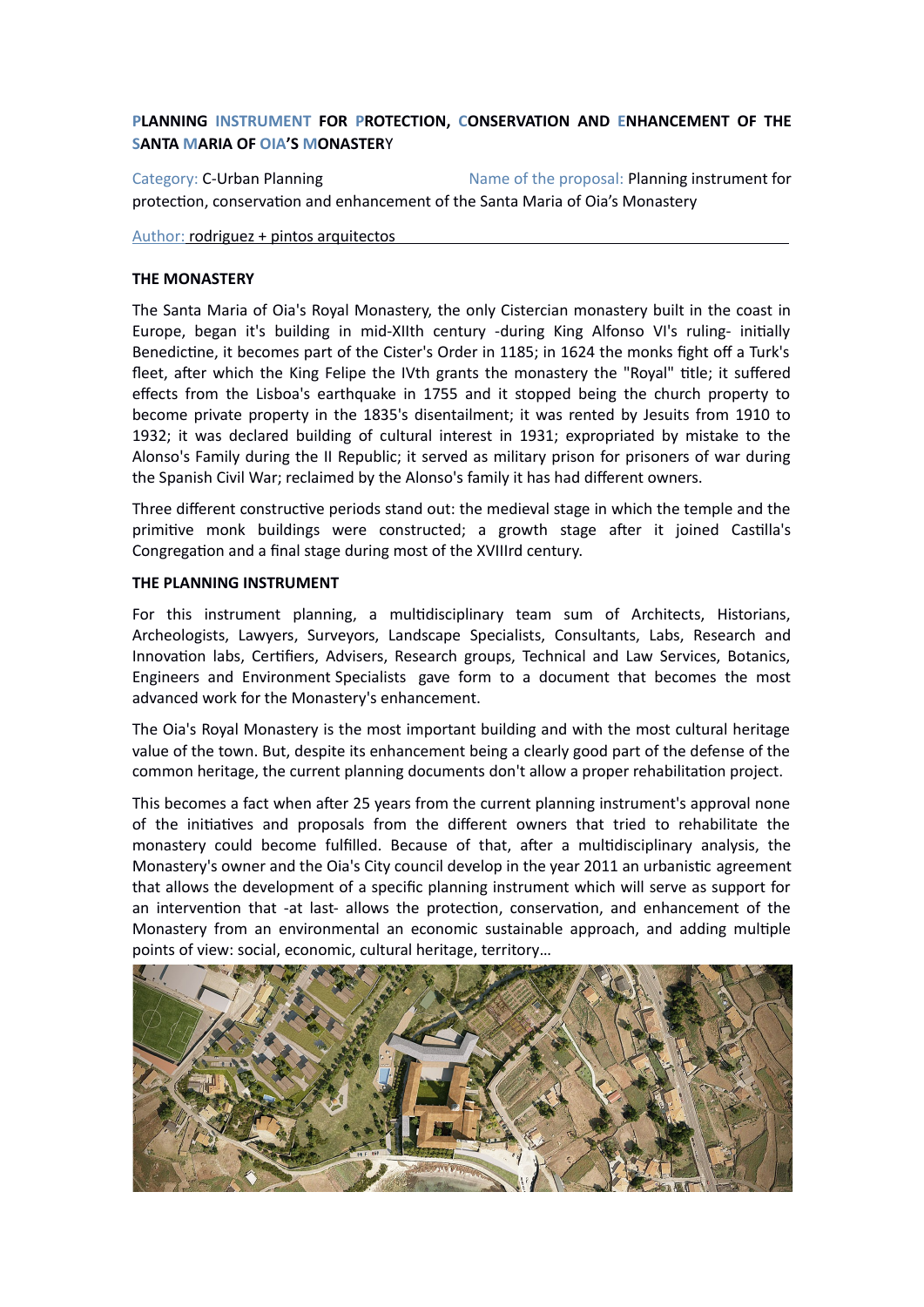# **PLANNING INSTRUMENT FOR PROTECTION, CONSERVATION AND ENHANCEMENT OF THE SANTA MARIA OF OIA'S MONASTER**Y

Category: C-Urban Planning **Name of the proposal: Planning instrument for** protection, conservation and enhancement of the Santa Maria of Oia's Monastery

Author: rodriguez + pintos arquitectos

The Oia's plenary agreement on 30/11/2011 marks these objectives:

- The rehabilitation and enhancement of the "Santa Maria de Oia"'s Monastery
- The integration of the Monastery in the historic center, with the creation of new social and residential expansion areas, that form a global urbanistic operation
- The complete execution of the project supplementing the multiple infrastructure deficits
- Urban equipment to a current legal standard
- Adapting the requests to the Galician Flooring Law (LOUGA)
- The development of green zones and open spaces for public use, represented by a natural runway that establishes a transition zone between the Monastery and the new urban development and residential zones, becoming the new Oia's central park.
- Modification of the ecologic runway marked in the POL
- The building of the volumes necessary to configure public spaces that guarantee proper sun caption, diversity of use and respect for the Monument that the Monastery represents.

The new growth of the residential site in the Monastery's environment completes the current urban layout, from its starting building sites to the outskirts, granting connections and adding urban equipment that currently doesn't exist. All of which satisfying the criteria established on the different urban laws "Environment and landscape enhancement", "Urban layout", "Urban expansion", "Allowed uses", "Urban Development" and "General Flooring regulation".

According to the stratographic analysis of the Monastery's facade developed by the Archeologists, there are two rivers: a natural and a channeled one. This provokes the lack of biodiversity in the riverbeds area and the current artificial border.

Because of that, the planning instrument proposes an ecologic runway that allows development of the riverbed flora respecting the existing "ameneiros" (alnus glutinosa) and ferns (Pterophyta), creating an open space system that boosts soil permeability and granting the natural system integrity allowing for ecologic connectivity.

The next step for the development instrument would be its initial approval for public access and the reception of sector reports.

| 3014               | 2015 | 2016                                            | 2017 | 2016          | 3019 | mm                        | š | <b>COLOR</b> | 2023 | m. | XVS | me  | <b>COL</b> | 2028 |
|--------------------|------|-------------------------------------------------|------|---------------|------|---------------------------|---|--------------|------|----|-----|-----|------------|------|
| <b>PLANEAMENTO</b> |      | POLICONO 1 (Hotel-Monumento)                    |      |               |      |                           |   |              |      |    |     |     |            |      |
|                    |      | Construcción hotel<br>POLICONO 2 (Apartamentos) |      |               |      | >>>>>Funcionamiento hotel |   |              |      |    |     |     |            |      |
|                    |      |                                                 |      |               |      |                           |   |              |      |    |     |     |            |      |
|                    |      | <b>GESTION</b>                                  |      | URBANIZACIÓN. |      |                           |   |              |      |    |     |     |            |      |
|                    |      |                                                 |      |               |      | Construcción apartamentos |   | 40%          |      | 5% |     | 70% |            | 85%  |